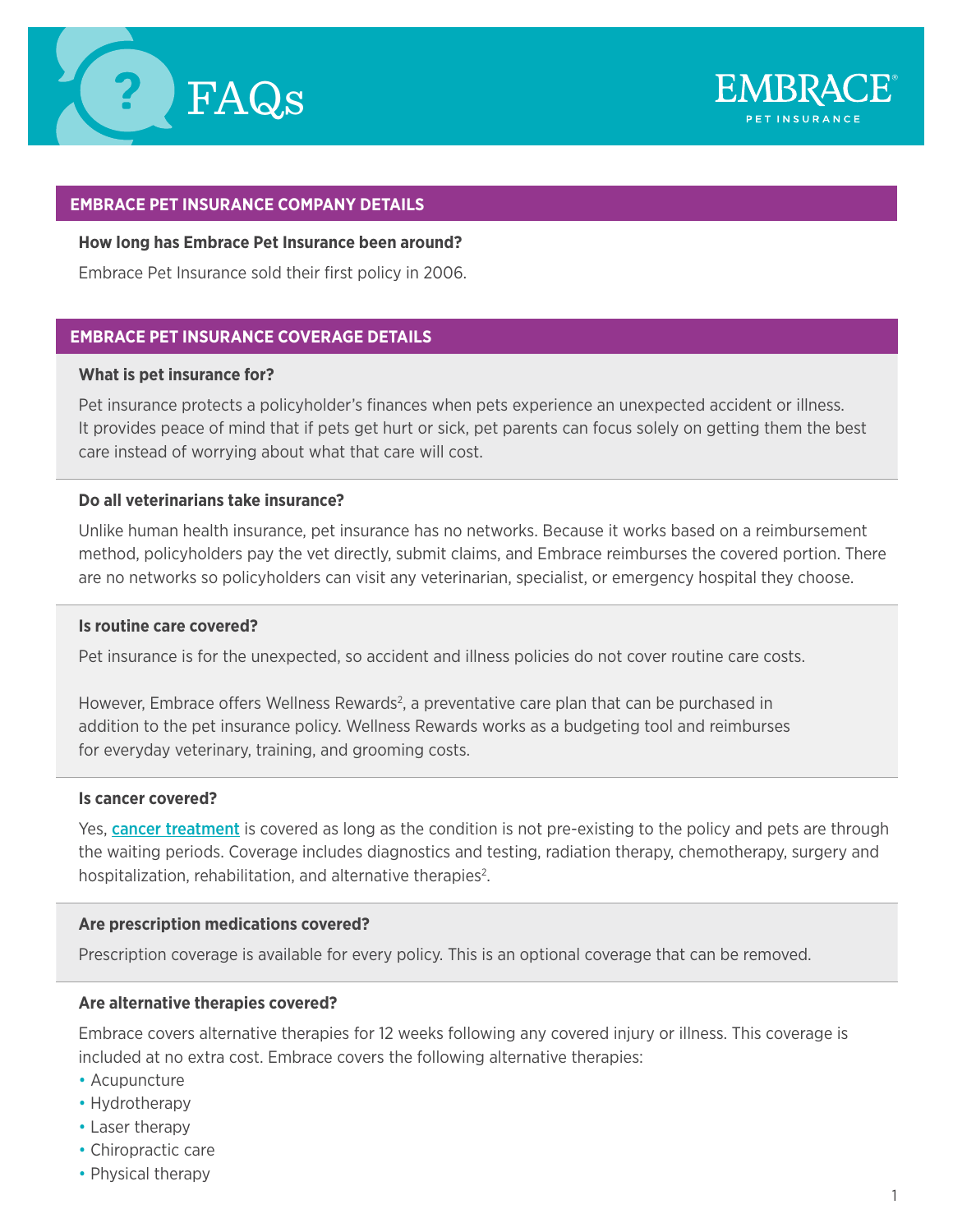



# **EMBRACE PET INSURANCE COVERAGE DETAILS**

### **What is not covered?**

Every pet insurance plan has exclusions and Embrace is no exception. Here's a summary of what's not covered:

- [Pre-existing conditions](https://www.embracepetinsurance.com/coverage/pet-insurance-plan/pre-ex-conditions)
- Routine care costs
- Breeding, whelping, & pregnancy
- Injury caused deliberately by pet parents or any other person or pet residing in their home
- $\cdot$  Injury or illness resulting from fighting, racing<sup>3</sup>, cruelty, or neglect
- Cosmetic procedures such as tail docking, ear cropping, & dew claw removal unless medically necessary
- DNA testing or cloning
- Stem cell therapy not deemed medically necessary
- Avian Flu or Nuclear War

For a complete list of exclusions see the **[Embrace terms and conditions](https://www.embracepetinsurance.com/coverage/pet-insurance-plan/embrace-terms)**.

### **What is a pre-existing condition?**

A [pre-existing condition](https://www.embracepetinsurance.com/coverage/pet-insurance-plan/pre-ex-conditions) is any injury, illness, or irregularity noticed by the policyholder or their veterinarian before the end of the waiting period, even if the pet never went to see the veterinarian for it. No pet insurance company covers pre-existing conditions.

However, Embrace distinguishes between **curable** and **incurable** pre-existing conditions:

• **Curable** conditions (things like ear infections or undiagnosed vomiting or diarrhea) may be eligible for coverage if the pet goes 12 consecutive months treatment- & symptom-free.

• **Incurable** conditions are excluded permanently & include diabetes, allergies, & other chronic conditions.

Embrace defines what conditions are pre-existing by requesting a pet's medical records for the 12 months (or less, if they are a new addition) prior to the purchase of the policy.

### **What is an accident-only plan?**

Pets who are too old for full accident and illness coverage are eligible for an **[accident-only policy](https://www.embracepetinsurance.com/coverage/pet-insurance-plan/accident-plan)**. Coverage for this policy includes, but is not limited to:

- Bloat
- Foreign body ingestion
- Hit by car
- Poisoning
- Cuts & lacerations
- & more

## **Are pets covered for life?**

Yes. Embrace never drops pets or reduces coverage based on age, health status, or because of claims filed. Once enrolled, Embrace does not cancel coverage for anything other than non-payment of premium.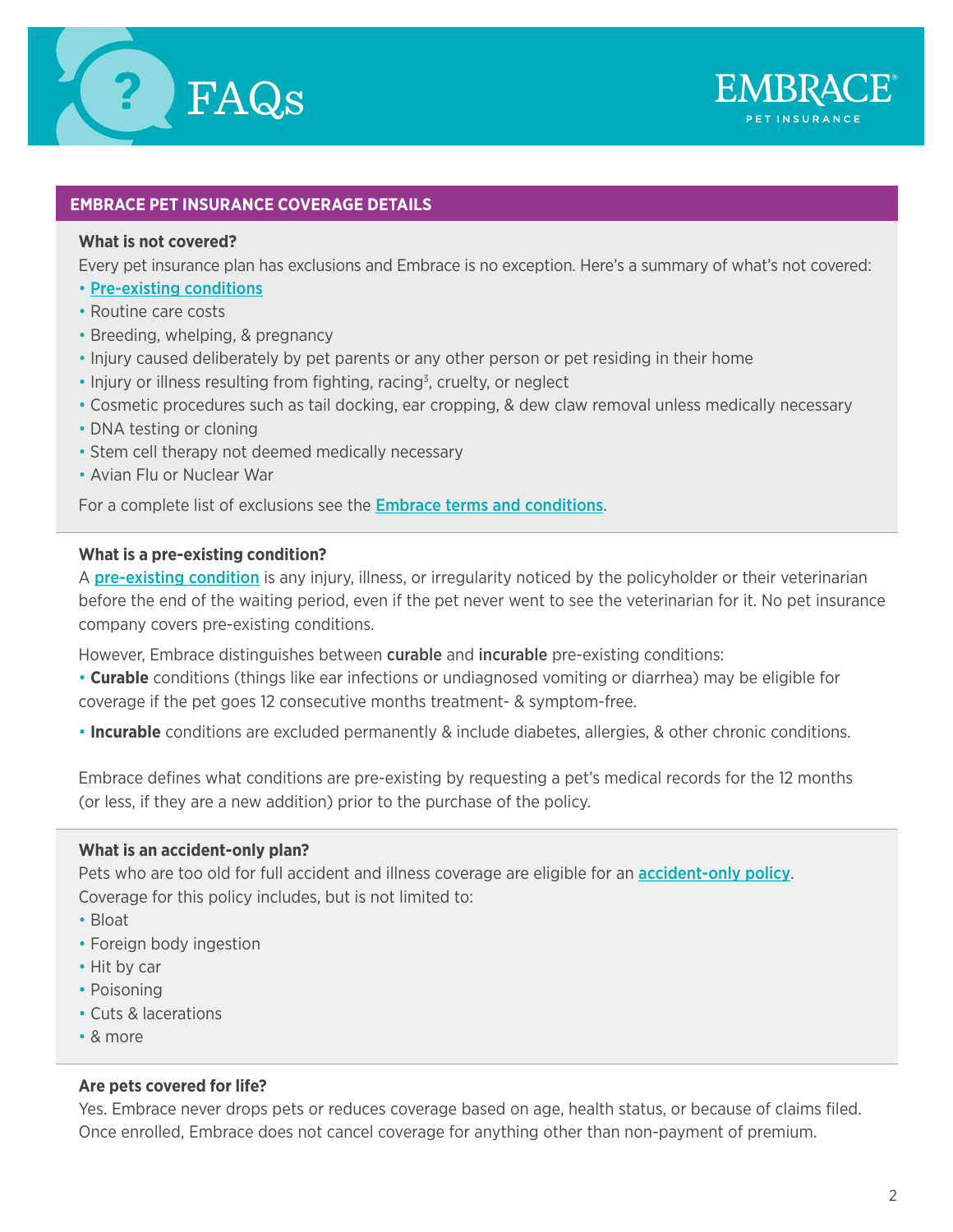



# **POLICY PARAMETERS**

## **What kind of discounts are available?**

Embrace offers a 10% discount on policies with multiple pets and a 5% discount for active or former military members $1$ 

## **What are the waiting periods?**

[Waiting periods](https://www.embracepetinsurance.com/coverage/pet-insurance-plan/waiting-period) are standard in insurance. Embrace has a 2-day waiting period for accident coverage and a 14-day waiting period for illness coverage.

Dogs also have a 6-month orthopedic waiting period. Orthopedic means anything related to bones, joints, ligaments, etc. This waiting period can be reduced to as little as 14 days by following the **Orthopedic Exam** [and Waiver Process](https://www.embracepetinsurance.com/coverage/pet-insurance-plan/waiting-period#ortho) after enrollment. This process is not required but is highly recommended.

# **What is an annual deductible?**

The **[deductible](https://www.embracepetinsurance.com/research/pet-insurance-deductible-guide)** is the amount that policyholders are responsible for before reimbursements start. Embrace's deductible is annual, meaning it only has to be met once per policy term instead of every vet visit or once for every different condition, which is how some pet insurance companies operate.

Embrace also offers the best diminishing deductible feature in the pet insurance industry - the Healthy [Pet Deductible](https://www.embracepetinsurance.com/coverage/pet-insurance-plan/healthy-pet-deductible). For every full policy year that policyholders do not receive an accident or illness claim reimbursement, the pet's annual deductible is reduced by \$50 the following policy term. The deductible could get down to \$0 for consecutive claim reimbursement-free years.

# **What is a reimbursement percentage?**

A reimbursement percentage is the amount of the vet bill that is reimbursed after the deductible has been met. Embrace reimburses a direct percentage of the covered vet bill rather than based on a benefit schedule. The reimbursement percentage is the opposite of a copay. For example, an 80% reimbursement percentage means the copay is 20%. Policyholders are responsible for 20% of the bill and Embrace reimburses 80%. The reimbursement percentage options are:

- 70%
- 80%
- 90%

# **What is an annual maximum?**

The annual maximum is the most Embrace will reimburse covered vet bills in a policy year. Embrace offers several annual maximum options<sup>4</sup>:

- \$5,000
- \$8,000
- \$10,000
- \$15,000
- \$30,000
- Unlimited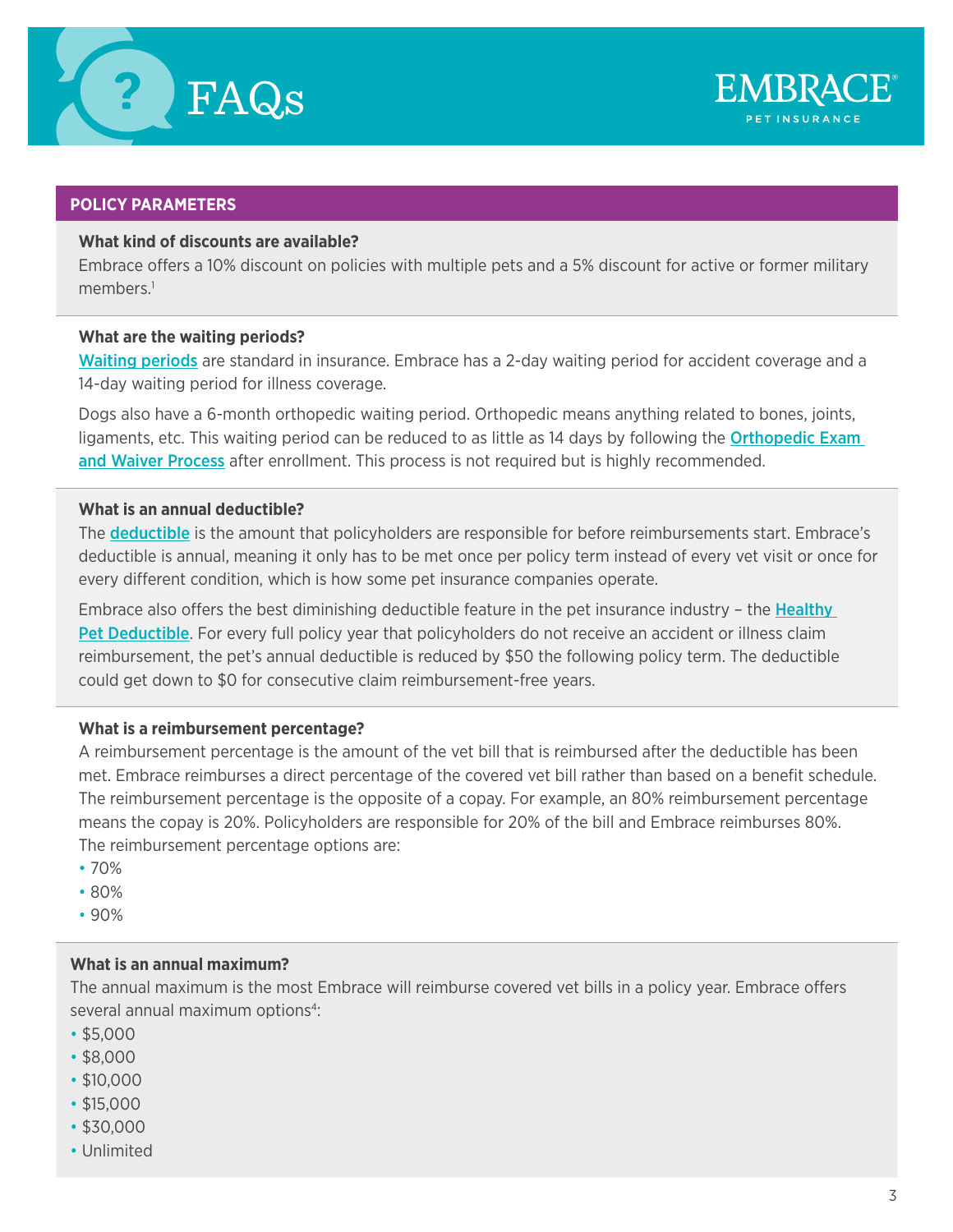



# **POLICY PARAMETERS**

# **Is there a lifetime maximum?**

No. There is only an annual maximum that policyholders choose at enrollment.

# **Will rates increase?**

Yes, policy premiums do increase over time for a few reasons, including:

- The pet getting older
- Increases in veterinary costs
- Changes in overall trends in the pet population

Embrace does not raise rates due to submission of claims.

# **WELLNESS REWARDS**

## **What does Wellness Rewards<sup>2</sup> cover?**

- [Wellness Rewards](https://www.embracepetinsurance.com/coverage/wellness-rewards) covers:
- Wellness exams
- Vaccinations & titers
- Flea, tick, & heartworm medication
- Spay/neuter surgery
- Fecal exams
- Routine blood tests
- Microchipping
- Umbilical hernia repair
- Gastropexy
- Toenail trimming
- Routine anal gland expression
- Routine chiropractic care, reiki, massage therapy, acupuncture
- Teeth cleaning
- Prescription diet food purchased at the veterinarian
- OFA & PennHIP exams & X-rays
- Nutritional supplements
- Medicated shampoos
- Behavioral, obedience, & specialty training
- Pet activity monitors
- Grooming
- Cremation or burial
- & much more